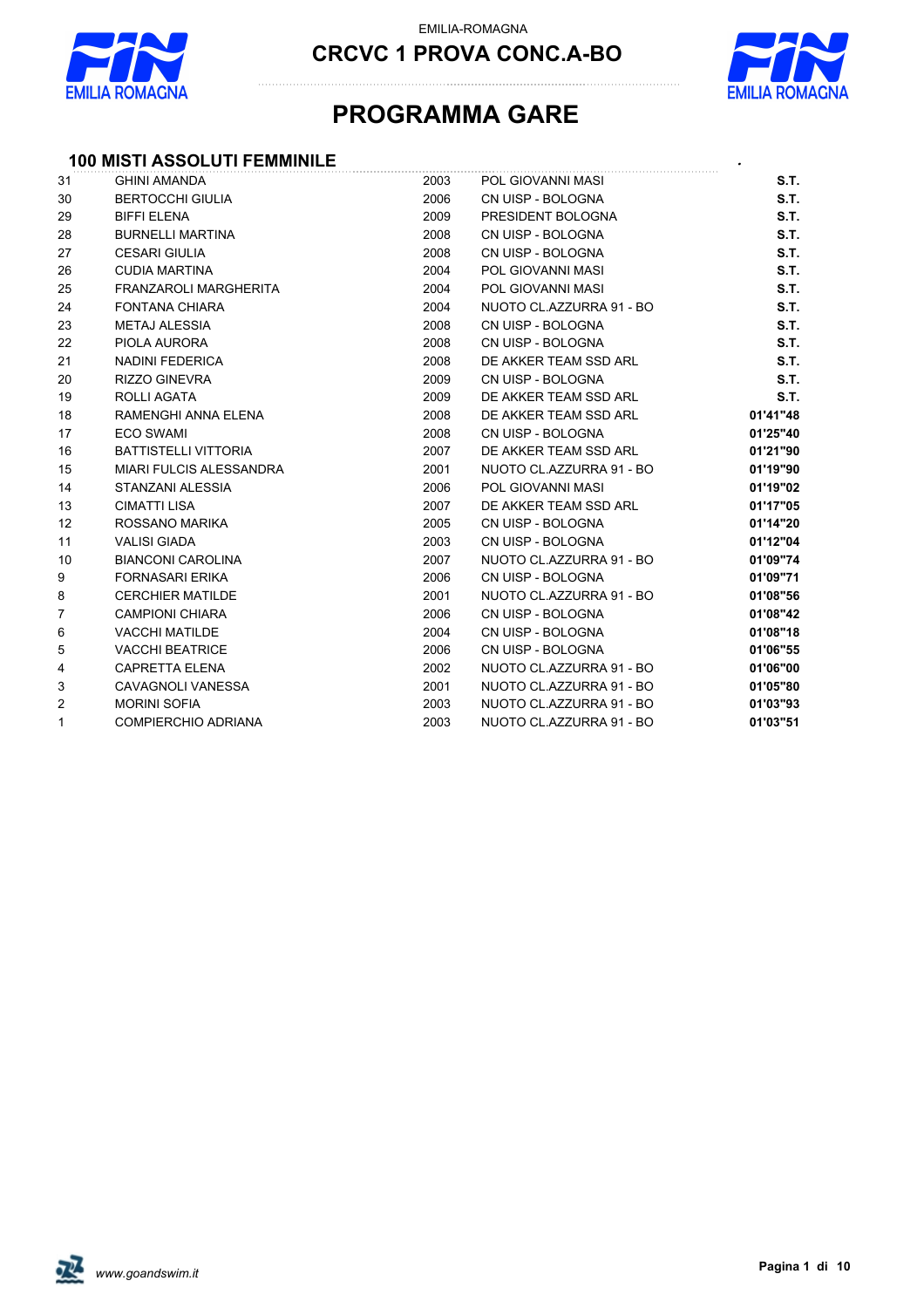



### **PROGRAMMA GARE**

#### **50 FARFALLA ASSOLUTI FEMMINILE** *.*

| 34             | <b>QUARTUCCI MATILDE</b>        | 2003 | POL GIOVANNI MASI        | S.T.     |
|----------------|---------------------------------|------|--------------------------|----------|
| 33             | <b>TALE' FRANCESCA</b>          | 2005 | NUOVO NUOTO - BOLOGNA    | 00'33"82 |
| 32             | <b>BONETALLI AURORA</b>         | 2005 | NUOVO NUOTO - BOLOGNA    | 00'33"79 |
| 31             | <b>BULDRINI ILARY</b>           | 2007 | NUOVO NUOTO - BOLOGNA    | 00'33"56 |
| 30             | DE LUCA GIORGIA                 | 2007 | CN UISP - BOLOGNA        | 00'32"79 |
| 29             | <b>BRUNETTI ALESSIA</b>         | 2005 | POL GIOVANNI MASI        | 00'32"28 |
| 28             | <b>SOGLIA MARTA</b>             | 2002 | NUOVO NUOTO - BOLOGNA    | 00'31"89 |
| 27             | FRABETTI AMBRA                  | 2004 | CN UISP - BOLOGNA        | 00'31"54 |
| 26             | <b>CUDIA MARTINA</b>            | 2004 | POL GIOVANNI MASI        | 00'31"05 |
| 25             | <b>MONTERUMISI MELISSA</b>      | 2003 | NUOVO NUOTO - BOLOGNA    | 00'31"00 |
| 24             | <b>SERIO LAURA</b>              | 2004 | CN UISP - BOLOGNA        | 00'30"97 |
| 23             | ATTENNANTE CARLOTTA             | 2006 | NUOVO NUOTO - BOLOGNA    | 00'30"81 |
| 22             | EVANGELISTI FRANCESCA EDELWEISS | 2006 | NUOTO CL.AZZURRA 91 - BO | 00'30"78 |
| 21             | SILLETTI SOPHIA AURORA          | 2006 | NUOTO CL.AZZURRA 91 - BO | 00'30"63 |
| 20             | <b>BERBAKOV BEATRICE</b>        | 2007 | CN UISP - BOLOGNA        | 00'30"53 |
| 19             | <b>CARINI CAMILLA</b>           | 2003 | POL GIOVANNI MASI        | 00'30"29 |
| 18             | <b>GIANGIORGI SVEVA</b>         | 2004 | NUOTO CL.AZZURRA 91 - BO | 00'30"26 |
| 17             | <b>TRAVASONI MATILDA</b>        | 2005 | CN UISP - BOLOGNA        | 00'29"93 |
| 16             | ROSINI ELEONORA VELIA           | 2007 | CN UISP - BOLOGNA        | 00'29"93 |
| 15             | <b>CALZOLARI ALICE</b>          | 2004 | DE AKKER TEAM SSD ARL    | 00'29"89 |
| 14             | <b>FLAMIGNI ALICE</b>           | 2006 | CN UISP - BOLOGNA        | 00'29"73 |
| 13             | <b>SITA DANILA</b>              | 2006 | CN UISP - BOLOGNA        | 00'29"59 |
| 12             | <b>BIGIANI MARTINA</b>          | 2004 | CN UISP - BOLOGNA        | 00'29"51 |
| 11             | <b>SOGLIA IRENE</b>             | 2005 | NUOVO NUOTO - BOLOGNA    | 00'29"48 |
| 10             | <b>VACCHI MATILDE</b>           | 2004 | CN UISP - BOLOGNA        | 00'29"46 |
| 9              | <b>COCCONCELLI BEATRICE</b>     | 2004 | NUOTO CL.AZZURRA 91 - BO | 00'29"30 |
| 8              | PAZZAGLIA SONIA                 | 2003 | DE AKKER TEAM SSD ARL    | 00'28"97 |
| $\overline{7}$ | ALBANELLI AURORA                | 2004 | CN UISP - BOLOGNA        | 00'28"86 |
| 6              | <b>CAVAGNOLI VANESSA</b>        | 2001 | NUOTO CL.AZZURRA 91 - BO | 00'28"40 |
| 5              | <b>GHIRARDINI ALISSA</b>        | 1999 | NUOTO CL.AZZURRA 91 - BO | 00'28"04 |
| 4              | <b>ZAMBELLI GIULIA</b>          | 2005 | NUOTO CL.AZZURRA 91 - BO | 00'27"82 |
| 3              | <b>GUSPERTI SARA</b>            | 2001 | NUOTO CL.AZZURRA 91 - BO | 00'27"34 |
| 2              | CAPANNOLO CAMILLA               | 1996 | NUOTO CL.AZZURRA 91 - BO | 00'27"09 |
| 1              | <b>BIASIBETTI HELENA</b>        | 2002 | NUOTO CL.AZZURRA 91 - BO | 00'26"30 |

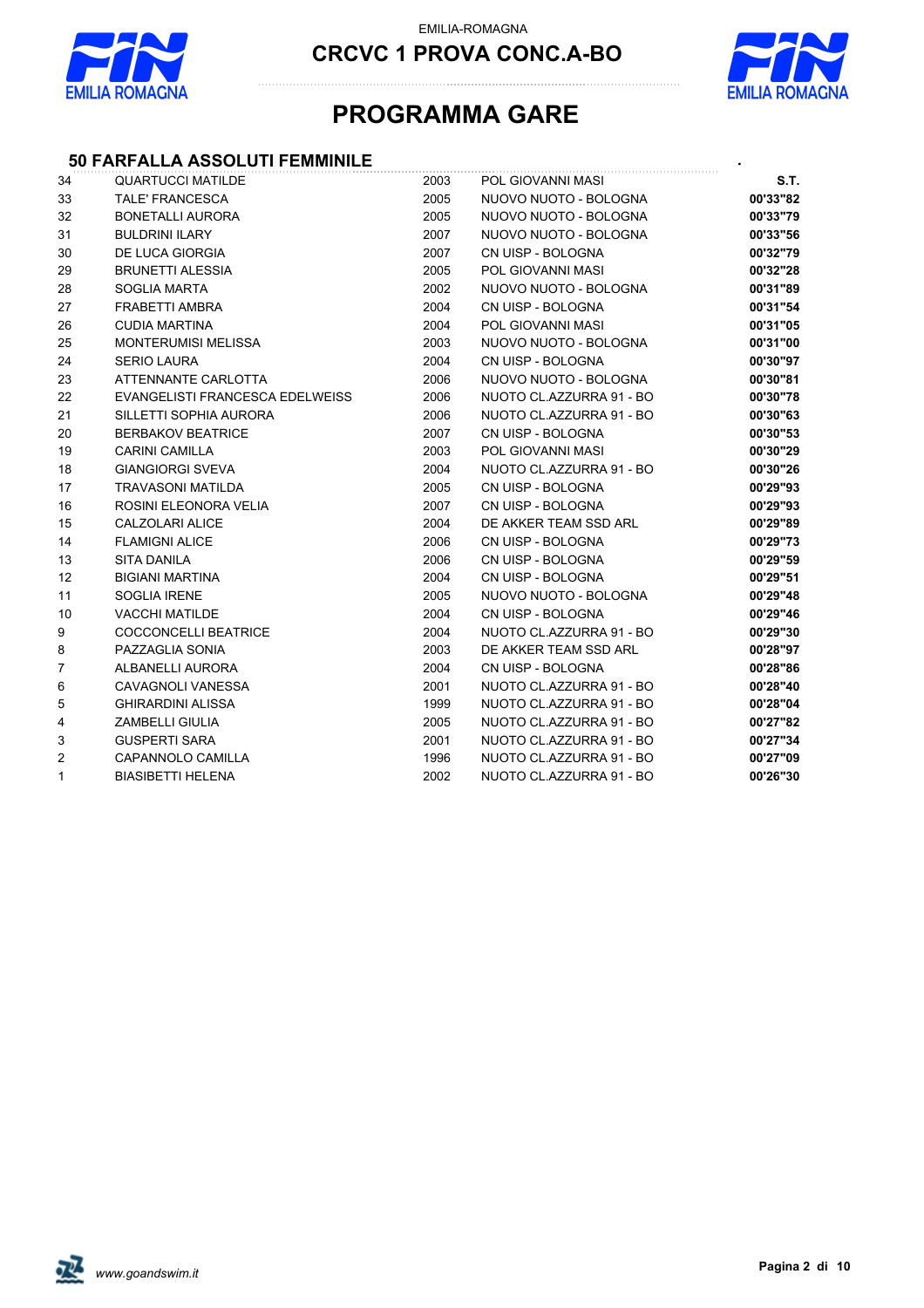

EMILIA-ROMAGNA

**CRCVC 1 PROVA CONC.A-BO**



### **PROGRAMMA GARE**

#### **200 DORSO ASSOLUTI FEMMINILE** *.*

| 39           | <b>PACINI ALICE</b>               | 2009 | CN UISP - BOLOGNA        | S.T.     |
|--------------|-----------------------------------|------|--------------------------|----------|
| 38           | <b>BIACCHESSI ASIA</b>            | 2009 | CN UISP - BOLOGNA        | S.T.     |
| 37           | <b>VISENTINI SOFIA</b>            | 2009 | NUOVO NUOTO - BOLOGNA    | 03'15"00 |
| 36           | BETTAZZONI TEA                    | 2009 | NUOVO NUOTO - BOLOGNA    | 03'03"50 |
| 35           | <b>MASI CLARA</b>                 | 2009 | CN UISP - BOLOGNA        | 02'57"36 |
| 34           | ROLLI MARTA                       | 2009 | DE AKKER TEAM SSD ARL    | 02'56"50 |
| 33           | <b>VENTURA ALLEGRA</b>            | 2008 | CN UISP - BOLOGNA        | 02'49"63 |
| 32           | <b>ANASTASI IRIS</b>              | 2009 | CN UISP - BOLOGNA        | 02'40"67 |
| 31           | <b>ALLORI ARIANNA</b>             | 2009 | CN UISP - BOLOGNA        | 02'38"10 |
| 30           | <b>FARAGLIA MATILDE</b>           | 2009 | DE AKKER TEAM SSD ARL    | 02'37"71 |
| 29           | RAMENGHI ANNA ELENA               | 2008 | DE AKKER TEAM SSD ARL    | 02'37"43 |
| 28           | LOPEZ SOFIA                       | 2006 | NUOVO NUOTO - BOLOGNA    | 02'36"61 |
| 27           | <b>ZANETTI GAIA</b>               | 2008 | CN UISP - BOLOGNA        | 02'36"12 |
| 26           | <b>BARBERI GIULIA</b>             | 2007 | CN UISP - BOLOGNA        | 02'33"93 |
| 25           | <b>CHATRIAN MICOL</b>             | 2008 | DE AKKER TEAM SSD ARL    | 02'33"88 |
| 24           | PRUNESTI' SOFIA                   | 2007 | NUOTO CL.AZZURRA 91 - BO | 02'33"01 |
| 23           | <b>MANSERVISI CAMILLA</b>         | 2006 | NUOVO NUOTO - BOLOGNA    | 02'32"35 |
| 22           | <b>METAJ ALESSIA</b>              | 2008 | CN UISP - BOLOGNA        | 02'32"14 |
| 21           | CABRI ILARIA                      | 2001 | POL GIOVANNI MASI        | 02'31"60 |
| 20           | <b>TURRINI ANNALISA</b>           | 2007 | NUOVO NUOTO - BOLOGNA    | 02'31"51 |
| 19           | <b>MILAZZO GIADA</b>              | 2007 | NUOVO NUOTO - BOLOGNA    | 02'31"44 |
| 18           | TUDOR ROBERTA IOANA               | 2006 | CN UISP - BOLOGNA        | 02'30"20 |
| 17           | DALL'OLIO MATILDE                 | 2006 | NUOTO CL.AZZURRA 91 - BO | 02'29"85 |
| 16           | <b>SGOBERTI GIORGIA</b>           | 2005 | CN UISP - BOLOGNA        | 02'29"32 |
| 15           | COCCI IRENE CATERINA              | 2005 | NUOVO NUOTO - BOLOGNA    | 02'27"97 |
| 14           | <b>SENATORE ALICE</b>             | 2003 | NUOVO NUOTO - BOLOGNA    | 02'26"82 |
| 13           | <b>BOIANI MARTINA</b>             | 2007 | CN UISP - BOLOGNA        | 02'25"45 |
| 12           | <b>GIROTTI ERICA</b>              | 2005 | NUOTO CL.AZZURRA 91 - BO | 02'23"28 |
| 11           | <b>BALDERACCHI VICTORIA ELISA</b> | 2006 | NUOVO NUOTO - BOLOGNA    | 02'22"22 |
| 10           | PERRONE ANNA LUCIA                | 2006 | CN UISP - BOLOGNA        | 02'21"35 |
| 9            | CALZOLARI ALICE                   | 2004 | DE AKKER TEAM SSD ARL    | 02'18"92 |
| 8            | <b>ONGARO GRETA</b>               | 2004 | CN UISP - BOLOGNA        | 02'14"89 |
| 7            | <b>TRABANELLI GIULIA</b>          | 2000 | DE AKKER TEAM SSD ARL    | 02'12"83 |
| 6            | <b>SENATORE GIADA</b>             | 2006 | NUOVO NUOTO - BOLOGNA    | 02'12"17 |
| 5            | LAQUINTANA SONIA                  | 2001 | NUOTO CL.AZZURRA 91 - BO | 02'11"66 |
| 4            | <b>MASETTI ZOE</b>                | 2003 | NUOTO CL.AZZURRA 91 - BO | 02'11"30 |
| 3            | PESCIO ANDREA AMBRA               | 1998 | DE AKKER TEAM SSD ARL    | 02'11"17 |
| 2            | <b>REBUSCO GIULIA</b>             | 2001 | NUOTO CL.AZZURRA 91 - BO | 02'08"33 |
| $\mathbf{1}$ | <b>FONTANA CHIARA</b>             | 2004 | NUOTO CL.AZZURRA 91 - BO | 02'08"12 |

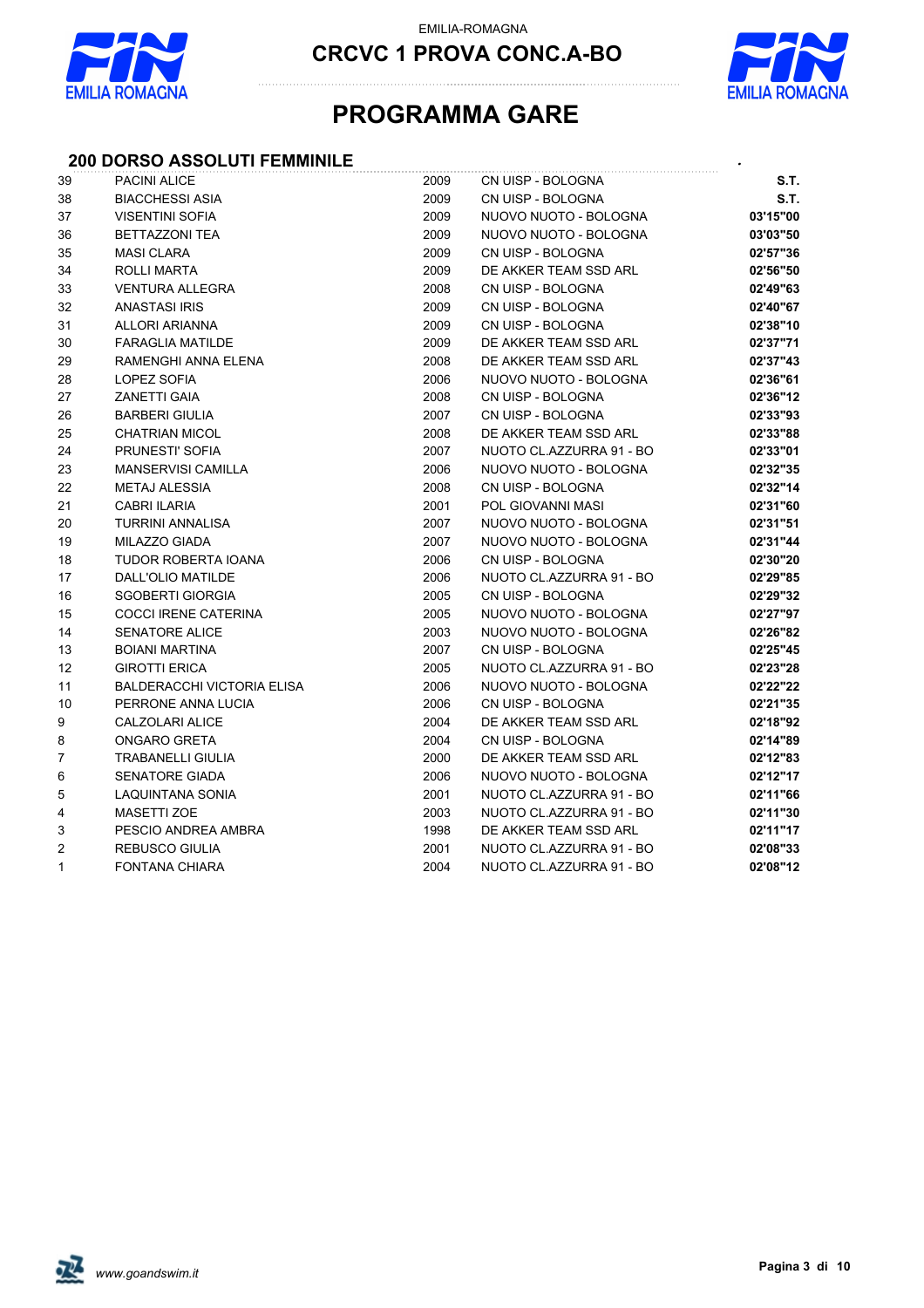



### **PROGRAMMA GARE**

#### **50 RANA ASSOLUTI FEMMINILE** *.*

| 25  | SICOLO GAIA                                | 2006 | NUOTO CL.AZZURRA 91 - BO | 00'41"30 |
|-----|--------------------------------------------|------|--------------------------|----------|
| 24  | STANZANI ALESSIA                           | 2006 | POL GIOVANNI MASI        | 00'40"47 |
| 23  | GIOSUE' ALLEGRA                            | 2007 | CN UISP - BOLOGNA        | 00'40"08 |
| 22  | <b>BATTISTELLI VITTORIA</b>                | 2007 | DE AKKER TEAM SSD ARL    | 00'39"28 |
| 21  | BONETALLI AURORA                           | 2005 | NUOVO NUOTO - BOLOGNA    | 00'38"29 |
| 20  | <b>DE LUCA GIORGIA</b>                     | 2007 | CN UISP - BOLOGNA        | 00'37"71 |
| 19  | <b>GHINI AMANDA</b>                        | 2003 | POL GIOVANNI MASI        | 00'37"57 |
| 18  | <b>VALISI GIADA</b>                        | 2003 | CN UISP - BOLOGNA        | 00'36"98 |
| 17  | <b>MARTELLI GIULIA</b>                     | 2006 | NUOVO NUOTO - BOLOGNA    | 00'36"74 |
| 16  | <b>RECCHIONI BEATRICE</b>                  | 2006 | CN UISP - BOLOGNA        | 00'36"51 |
| 15  | <b>VENTURA GINEVRA</b>                     | 2006 | CN UISP - BOLOGNA        | 00'36"17 |
| 14  | <b>TALE' FRANCESCA</b>                     | 2005 | NUOVO NUOTO - BOLOGNA    | 00'35"91 |
| 13  | <b>COATTI MARTA</b>                        | 2002 | DE AKKER TEAM SSD ARL    | 00'34"88 |
| 12  | <b>FORNASARI ERIKA</b>                     | 2006 | CN UISP - BOLOGNA        | 00'34"72 |
| 11  | <b>BIANCONI CAROLINA</b>                   | 2007 | NUOTO CL.AZZURRA 91 - BO | 00'34"71 |
| 10  | RUSSO ROSANNA CLAUDIA                      | 2004 | DE AKKER TEAM SSD ARL    | 00'33"42 |
| 9   | <b>MORINI SOFIA</b>                        | 2003 | NUOTO CL.AZZURRA 91 - BO | 00'33"31 |
| 8   | <b>REBUSCO GIULIA</b>                      | 2001 | NUOTO CL.AZZURRA 91 - BO | 00'32"91 |
| 7   | DASCANIO AURORA                            | 2004 | NUOTO CL.AZZURRA 91 - BO | 00'32"81 |
| 6   | DE SIMONE ALICE                            | 2004 | DE AKKER TEAM SSD ARL    | 00'32"46 |
| 5   | <b>GIANGIORGI SVEVA</b>                    | 2004 | NUOTO CL.AZZURRA 91 - BO | 00'32"26 |
| 4   | <b>COMPIERCHIO ADRIANA</b>                 | 2003 | NUOTO CL.AZZURRA 91 - BO | 00'32"10 |
| 3   | <b>CERCHIER MATILDE</b>                    | 2001 | NUOTO CL.AZZURRA 91 - BO | 00'32"10 |
| 2   | CAVAGNOLI VANESSA                          | 2001 | NUOTO CL.AZZURRA 91 - BO | 00'31"66 |
| 1   | <b>GUSPERTI SARA</b>                       | 2001 | NUOTO CL.AZZURRA 91 - BO | 00'31"49 |
|     |                                            |      |                          |          |
|     | <b>100 STILE LIBERO ASSOLUTI FEMMINILE</b> |      |                          |          |
| 109 | TUDOR MONICA ROXANA                        | 2009 | DE AKKER TEAM SSD ARL    | S.T.     |
| 108 | <b>BITELLI GIULIA</b>                      | 2009 | POL GIOVANNI MASI        | S.T.     |
| 107 | <b>TOSCHI TERESA</b>                       | 2004 | POL GIOVANNI MASI        | S.T.     |
| 106 | <b>TOTO' SARA</b>                          | 2001 | POL GIOVANNI MASI        | S.T.     |
| 105 | <b>QUARTUCCI MATILDE</b>                   | 2003 | POL GIOVANNI MASI        | S.T.     |
| 104 | <b>SANTI BEATRICE</b>                      | 2009 | POL GIOVANNI MASI        | S.T.     |
| 103 | <b>BIACCHESSI ASIA</b>                     | 2009 | CN UISP - BOLOGNA        | S.T.     |
| 102 | ZUCCHINI VALENTINA                         | 2009 | CN UISP - BOLOGNA        | 01'26"10 |
| 101 | DI LELLA ELEONORA                          | 2009 | CN UISP - BOLOGNA        | 01'25"00 |
| 100 | <b>VISENTINI SOFIA</b>                     | 2009 | NUOVO NUOTO - BOLOGNA    | 01'19"50 |
| 99  | <b>ZIONI MIRIAM</b>                        | 2009 | CN UISP - BOLOGNA        | 01'19"20 |
| 98  | <b>BENERICETTI IRENE</b>                   | 2009 | NUOVO NUOTO - BOLOGNA    | 01'17"60 |
| 97  | RIZZO GINEVRA                              | 2009 | CN UISP - BOLOGNA        | 01'16"40 |
| 96  | <b>CREMONINI EMMA</b>                      | 2008 | PRESIDENT BOLOGNA        | 01'15"86 |
| 95  | MADDALUNI ILENIA                           | 2008 | CN UISP - BOLOGNA        | 01'15"77 |
| 94  | <b>DUBBINI GRETA</b>                       | 2009 | CN UISP - BOLOGNA        | 01'15"40 |
|     |                                            |      |                          |          |
| 93  | <b>BIFFI ELENA</b>                         | 2009 | PRESIDENT BOLOGNA        | 01'14"90 |
| 92  | <b>BIANCHI LINDA</b>                       | 2009 | PRESIDENT BOLOGNA        | 01'14"75 |
| 91  | <b>MAGGIO IRIS</b>                         | 2008 | PRESIDENT BOLOGNA        | 01'14"10 |
| 90  | CAPOBIANCO SARA                            | 2008 | PRESIDENT BOLOGNA        | 01'14"04 |
| 89  | VENTURA ALLEGRA                            | 2008 | CN UISP - BOLOGNA        | 01'13"36 |
| 88  | <b>BETTAZZONI TEA</b>                      | 2009 | NUOVO NUOTO - BOLOGNA    | 01'13"17 |
| 87  | <b>BONFIGLIOLI GINEVRA</b>                 | 2009 | DE AKKER TEAM SSD ARL    | 01'12"15 |
| 86  | <b>TAROZZI AGNESE</b>                      | 2009 | NUOVO NUOTO - BOLOGNA    | 01'11"70 |
| 85  | PASSARELLA FEDERICA                        | 2009 | CN UISP - BOLOGNA        | 01'11"70 |
| 84  | PACINI ALICE                               | 2009 | CN UISP - BOLOGNA        | 01'11"70 |
| 83  | <b>FARAGLIA MATILDE</b>                    | 2009 | DE AKKER TEAM SSD ARL    | 01'11"55 |
| 82  | <b>MANGIONE ELETTRA</b>                    | 2007 | NUOTO CL.AZZURRA 91 - BO | 01'11"48 |
| 81  | MASELLI MARGHERITA                         | 2009 | PRESIDENT BOLOGNA        | 01'10"70 |
| 80  | AMKRANG NATTATIDA                          | 2008 | CN UISP - BOLOGNA        | 01'10"64 |
| 79  | <b>COLUCCI FRANCESCA</b>                   | 2008 | CN UISP - BOLOGNA        | 01'10"16 |
| 78  | <b>ECO SWAMI</b>                           | 2008 | CN UISP - BOLOGNA        | 01'10"00 |

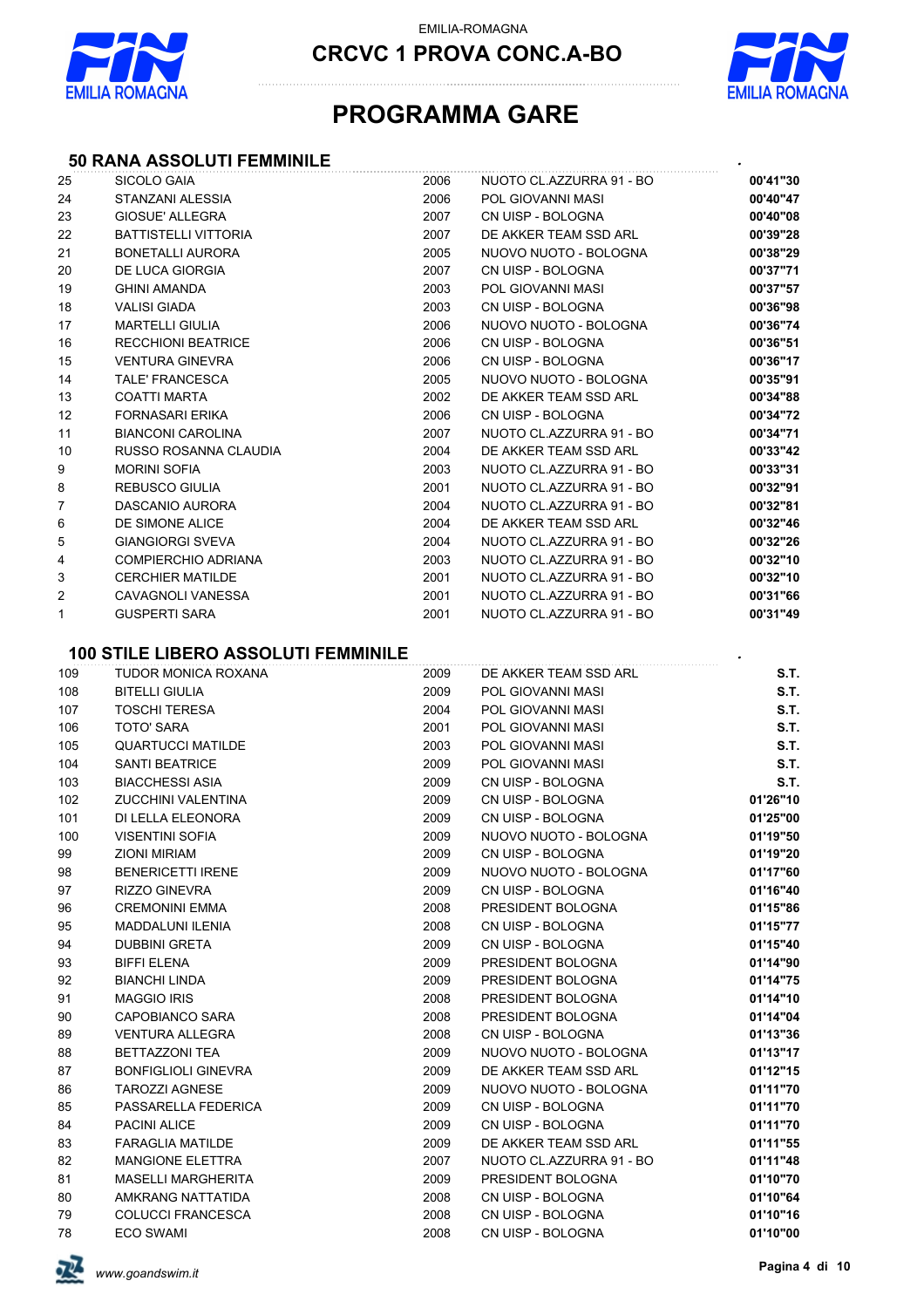



# **PROGRAMMA GARE**

| 77       | <b>TRAVASONI MATILDA</b>              | 2005         | CN UISP - BOLOGNA                          | 01'09"85             |
|----------|---------------------------------------|--------------|--------------------------------------------|----------------------|
| 76       | <b>BRUNETTI ALESSIA</b>               | 2005         | POL GIOVANNI MASI                          | 01'09"29             |
| 75       | ROLLI MARTA                           | 2009         | DE AKKER TEAM SSD ARL                      | 01'09"20             |
| 74       | SICOLO GAIA                           | 2006         | NUOTO CL.AZZURRA 91 - BO                   | 01'08"33             |
| 73       | <b>BULDRINI ILARY</b>                 | 2007         | NUOVO NUOTO - BOLOGNA                      | 01'08"26             |
| 72       | <b>GELSOMINI MATILDE</b>              | 2006         | POL GIOVANNI MASI                          | 01'08"24             |
| 71       | RAVENNA PAOLA                         | 2008         | PRESIDENT BOLOGNA                          | 01'08"22             |
| 70       | TURRINI ANNALISA                      | 2007         | NUOVO NUOTO - BOLOGNA                      | 01'08"21             |
| 69       | <b>LENZI ARIANNA</b>                  | 2009         | PRESIDENT BOLOGNA                          | 01'08"10             |
| 68       | <b>FRABETTI AMBRA</b>                 | 2004         | CN UISP - BOLOGNA                          | 01'07"88             |
| 67       | <b>ALLORI ARIANNA</b>                 | 2009         | CN UISP - BOLOGNA                          | 01'07"80             |
| 66       | ZANETTI GAIA                          | 2008         | CN UISP - BOLOGNA                          | 01'07"77             |
| 65       | <b>CHATRIAN MICOL</b>                 | 2008         | DE AKKER TEAM SSD ARL                      | 01'07"63             |
| 64       | SUBASCIAKI CHIARA                     | 2008         | PRESIDENT BOLOGNA                          | 01'07"58             |
| 63       | <b>FORESTI MARTINA</b>                | 2007         | NUOTO CL.AZZURRA 91 - BO                   | 01'07"54             |
| 62       | <b>MAGLI NICOLE</b>                   | 2008         | CN UISP - BOLOGNA                          | 01'07"51             |
| 61       | <b>VISENTINI IRENE</b>                | 2005         | NUOVO NUOTO - BOLOGNA                      | 01'07"50             |
| 60       | SANMARTINI GAIA                       | 2008         | POL GIOVANNI MASI                          | 01'07"07             |
| 59       | ROLLI AGATA                           | 2009         | DE AKKER TEAM SSD ARL                      | 01'06"88             |
| 58       | <b>REGGIANI GINEVRA</b>               | 2008         | DE AKKER TEAM SSD ARL                      | 01'06"65             |
| 57       | <b>BURNELLI MARTINA</b>               | 2008         | CN UISP - BOLOGNA                          | 01'06"33             |
| 56       | <b>ODORICI AGNESE</b>                 | 2008         | PRESIDENT BOLOGNA                          | 01'06"16             |
| 55       | <b>METAJ ALESSIA</b>                  | 2008         | CN UISP - BOLOGNA                          | 01'05"92             |
| 54       | <b>BIGIANI MARTINA</b>                | 2004         | CN UISP - BOLOGNA                          | 01'05"88             |
| 53       | PIANTA EMMA                           | 2007         | NUOTO CL.AZZURRA 91 - BO                   | 01'05"73             |
| 52       | SOGLIA IRENE                          | 2005         | NUOVO NUOTO - BOLOGNA                      | 01'05"49             |
| 51       | NADINI FEDERICA                       | 2008         | DE AKKER TEAM SSD ARL                      | 01'05"24             |
| 50       | FRANZAROLI MARGHERITA                 | 2004         | POL GIOVANNI MASI                          | 01'05"08             |
| 49       | MILAZZO GIADA                         | 2007         | NUOVO NUOTO - BOLOGNA                      | 01'04"60             |
| 48       | <b>SGOBERTI GIORGIA</b>               | 2005         | CN UISP - BOLOGNA                          | 01'04"41             |
| 47       | <b>CESARI GIULIA</b>                  | 2008         | CN UISP - BOLOGNA                          | 01'04"18             |
| 46       | <b>SOGLIA MARTA</b>                   | 2002         | NUOVO NUOTO - BOLOGNA                      | 01'04"16             |
| 45       | <b>GIANGIORGI SVEVA</b>               | 2004         | NUOTO CL.AZZURRA 91 - BO                   | 01'03"77             |
| 44       | ROSSANO MARIKA                        | 2005         | CN UISP - BOLOGNA                          | 01'03"74             |
| 43       | PIOLA AURORA                          | 2008         | CN UISP - BOLOGNA                          | 01'03"42             |
| 42       | <b>BARBERI GIULIA</b>                 | 2007         | CN UISP - BOLOGNA                          | 01'03"37             |
| 41       | <b>MILANI CARLOTTA</b>                | 2007         | NUOVO NUOTO - BOLOGNA                      | 01'02"86             |
| 40       | <b>FLAMIGNI ALICE</b>                 | 2006         | CN UISP - BOLOGNA                          | 01'02"74             |
| 39       | RUBINACCI ANNA                        | 2007         | NUOTO CL.AZZURRA 91 - BO                   | 01'02"69             |
| 38       | PRUNESTI' SOFIA                       | 2007         | NUOTO CL.AZZURRA 91 - BO                   | 01'02"64             |
| 37       | CIMATTI LISA                          | 2007         | DE AKKER TEAM SSD ARL                      | 01'02"41             |
| 36       | <b>MARTELLI GIULIA</b>                | 2006         | NUOVO NUOTO - BOLOGNA                      | 01'02"22             |
| 35<br>34 | SANMARTINI ASIA<br><b>SERIO LAURA</b> | 2006<br>2004 | DE AKKER TEAM SSD ARL<br>CN UISP - BOLOGNA | 01'02"14<br>01'01"98 |
| 33       | <b>ZOTO ELISA</b>                     | 2006         | NUOVO NUOTO - BOLOGNA                      |                      |
| 32       | SITA DANILA                           | 2006         | CN UISP - BOLOGNA                          | 01'01"95<br>01'01"84 |
| 31       | <b>RECCHIONI BEATRICE</b>             | 2006         | CN UISP - BOLOGNA                          | 01'01"82             |
| 30       | ATTENNANTE CARLOTTA                   | 2006         | NUOVO NUOTO - BOLOGNA                      | 01'01"65             |
| 29       | <b>GIROTTI ERICA</b>                  | 2005         | NUOTO CL.AZZURRA 91 - BO                   | 01'01"41             |
| 28       | <b>VACCHI BEATRICE</b>                | 2006         | CN UISP - BOLOGNA                          | 01'01"17             |
| 27       | <b>BOIANI MARTINA</b>                 | 2007         | CN UISP - BOLOGNA                          | 01'01"16             |
| 26       | ALBANELLI AURORA                      | 2004         | CN UISP - BOLOGNA                          | 01'00"89             |
| 25       | <b>CAMPIONI CHIARA</b>                | 2006         | CN UISP - BOLOGNA                          | 01'00"62             |
| 24       | <b>BERBAKOV BEATRICE</b>              | 2007         | CN UISP - BOLOGNA                          | 01'00"58             |
| 23       | <b>CAMPESTRI REBECCA</b>              | 2006         | NUOVO NUOTO - BOLOGNA                      | 01'00"43             |
| 22       | POSSENTI REBECCA                      | 2004         | DE AKKER TEAM SSD ARL                      | 01'00"10             |
| 21       | <b>GUERRA GIORGIA</b>                 | 2000         | DE AKKER TEAM SSD ARL                      | 00'59"85             |
| 20       | SILLETTI SOPHIA AURORA                | 2006         | NUOTO CL.AZZURRA 91 - BO                   | 00'59"69             |
| 19       | <b>BRAGAGLIA GRETA</b>                | 2005         | CN UISP - BOLOGNA                          | 00'59"58             |
| 18       | <b>D'APOLITO GAYA</b>                 | 2006         | NUOVO NUOTO - BOLOGNA                      | 00'59"18             |
| 17       | LOMBARDI ELLYSON                      | 2003         | DE AKKER TEAM SSD ARL                      | 00'59"12             |
| 16       | CHESANI MARIANNA                      | 2004         | NUOVO NUOTO - BOLOGNA                      | 00'58"85             |
|          |                                       |              |                                            |                      |

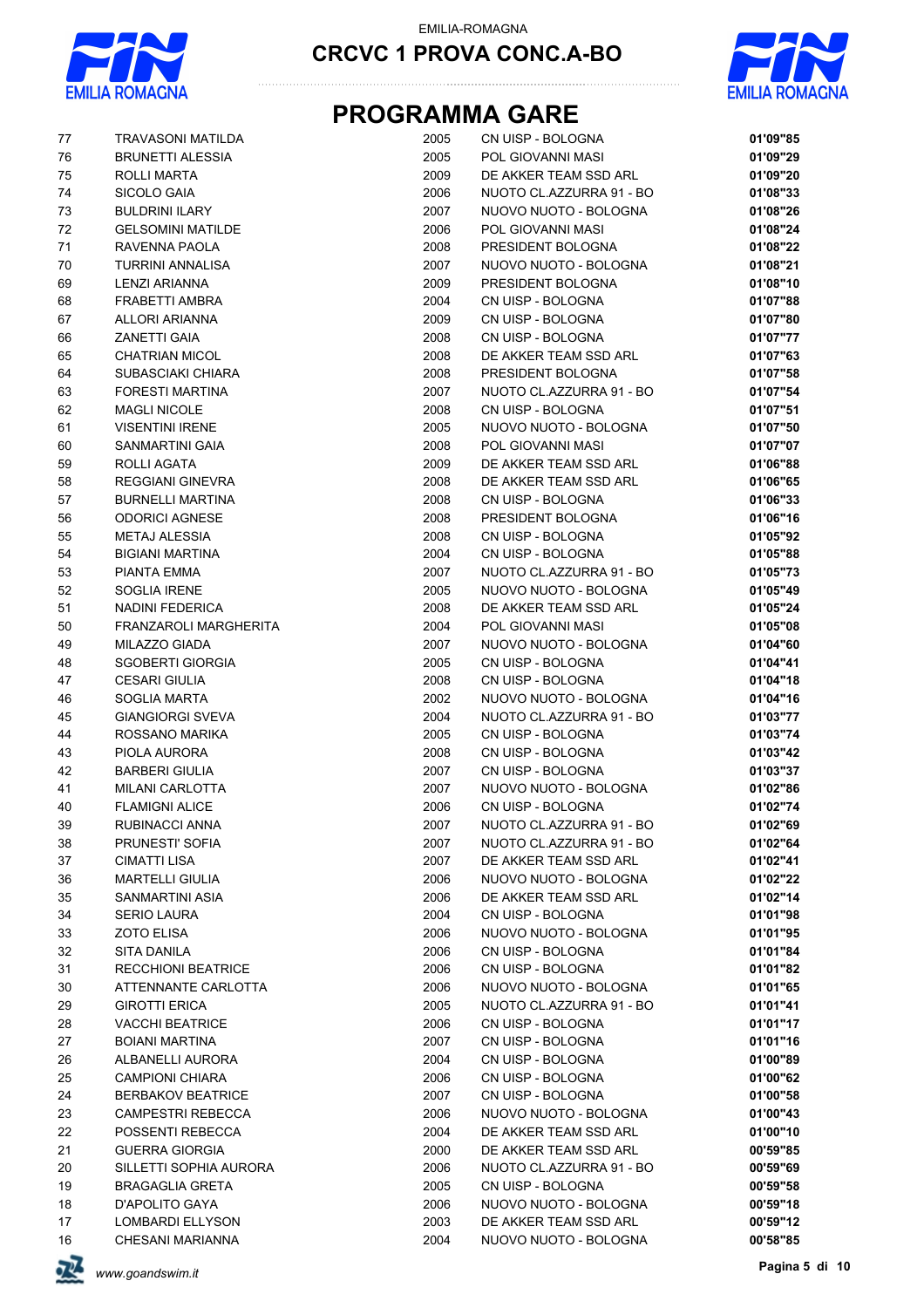



### **PROGRAMMA GARE**

| 15 | PERRONE ANNA LUCIA        | 2006 | CN UISP - BOLOGNA        | 00'58"70 |
|----|---------------------------|------|--------------------------|----------|
| 14 | <b>MANSERVISI CAMILLA</b> | 2006 | NUOVO NUOTO - BOLOGNA    | 00'58"66 |
| 13 | ROSINI ELEONORA VELIA     | 2007 | CN UISP - BOLOGNA        | 00'58"26 |
| 12 | MASETTI ZOE               | 2003 | NUOTO CL.AZZURRA 91 - BO | 00'58"22 |
| 11 | PAZZAGLIA SONIA           | 2003 | DE AKKER TEAM SSD ARL    | 00'58"12 |
| 10 | <b>CERCHIER MATILDE</b>   | 2001 | NUOTO CL.AZZURRA 91 - BO | 00'57"87 |
| 9  | <b>CAPRETTA ELENA</b>     | 2002 | NUOTO CL.AZZURRA 91 - BO | 00'57"75 |
| 8  | COCCONCELLI BEATRICE      | 2004 | NUOTO CL.AZZURRA 91 - BO | 00'57"61 |
| 7  | <b>GHIRARDINI ALISSA</b>  | 1999 | NUOTO CL.AZZURRA 91 - BO | 00'57"33 |
| 6  | CAPANNOLO CAMILLA         | 1996 | NUOTO CL.AZZURRA 91 - BO | 00'56"49 |
| 5  | <b>GUSPERTI SARA</b>      | 2001 | NUOTO CL.AZZURRA 91 - BO | 00'56"14 |
| 4  | LAQUINTANA SONIA          | 2001 | NUOTO CL.AZZURRA 91 - BO | 00'55"72 |
| 3  | ZAMBELLI GIULIA           | 2005 | NUOTO CL.AZZURRA 91 - BO | 00'55"62 |
| 2  | <b>BIASIBETTI HELENA</b>  | 2002 | NUOTO CL.AZZURRA 91 - BO | 00'55"56 |
|    | MIARI FULCIS ALESSANDRA   | 2001 | NUOTO CL.AZZURRA 91 - BO | 00'54"79 |
|    |                           |      |                          |          |

#### **800 STILE LIBERO ASSOLUTI FEMMINILE** *.*

| 22             | <b>ANASTASI IRIS</b>            | 2009 | CN UISP - BOLOGNA        | S.T.     |
|----------------|---------------------------------|------|--------------------------|----------|
| 21             | <b>MASI CLARA</b>               | 2009 | CN UISP - BOLOGNA        | S.T.     |
| 20             | POLI SOFIA                      | 2005 | NUOVO NUOTO - BOLOGNA    | 12'02"92 |
| 19             | <b>GIOSUE' ALLEGRA</b>          | 2007 | CN UISP - BOLOGNA        | 10'32"48 |
| 18             | <b>MONTERUMISI MELISSA</b>      | 2003 | NUOVO NUOTO - BOLOGNA    | 09'54"60 |
| 17             | <b>BOLOGNESE CELESTE</b>        | 2006 | NUOVO NUOTO - BOLOGNA    | 09'44"89 |
| 16             | <b>CONTILIANO ALICE</b>         | 2007 | DE AKKER TEAM SSD ARL    | 09'42"86 |
| 15             | <b>COCCI IRENE CATERINA</b>     | 2005 | NUOVO NUOTO - BOLOGNA    | 09'39"26 |
| 14             | EVANGELISTI FRANCESCA EDELWEISS | 2006 | NUOTO CL.AZZURRA 91 - BO | 09'35"56 |
| 13             | <b>ZOTO ELISA</b>               | 2006 | NUOVO NUOTO - BOLOGNA    | 09'34"48 |
| 12             | LOPEZ SOFIA                     | 2006 | NUOVO NUOTO - BOLOGNA    | 09'33"22 |
| 11             | <b>SENATORE ALICE</b>           | 2003 | NUOVO NUOTO - BOLOGNA    | 09'32"90 |
| 10             | <b>CAMPESTRI REBECCA</b>        | 2006 | NUOVO NUOTO - BOLOGNA    | 09'32"68 |
| 9              | <b>TUDOR ROBERTA IOANA</b>      | 2006 | CN UISP - BOLOGNA        | 09'31"06 |
| 8              | SANMARTINI ASIA                 | 2006 | DE AKKER TEAM SSD ARL    | 09'23"51 |
| $\overline{7}$ | D'APOLITO GAYA                  | 2006 | NUOVO NUOTO - BOLOGNA    | 09'19"61 |
| 6              | DASCANIO AURORA                 | 2004 | NUOTO CL.AZZURRA 91 - BO | 09'18"03 |
| 5              | CHESANI MARIANNA                | 2004 | NUOVO NUOTO - BOLOGNA    | 09'11"95 |
| 4              | <b>MILANI CARLOTTA</b>          | 2007 | NUOVO NUOTO - BOLOGNA    | 09'07"99 |
| 3              | <b>BERTOCCHI GIULIA</b>         | 2006 | CN UISP - BOLOGNA        | 09'03"20 |
| 2              | <b>BRUNETTI LINDA</b>           | 2003 | DE AKKER TEAM SSD ARL    | 08'54"92 |
| 1              | <b>ZAMBELLI GIULIA</b>          | 2005 | NUOTO CL.AZZURRA 91 - BO | 08'48"97 |

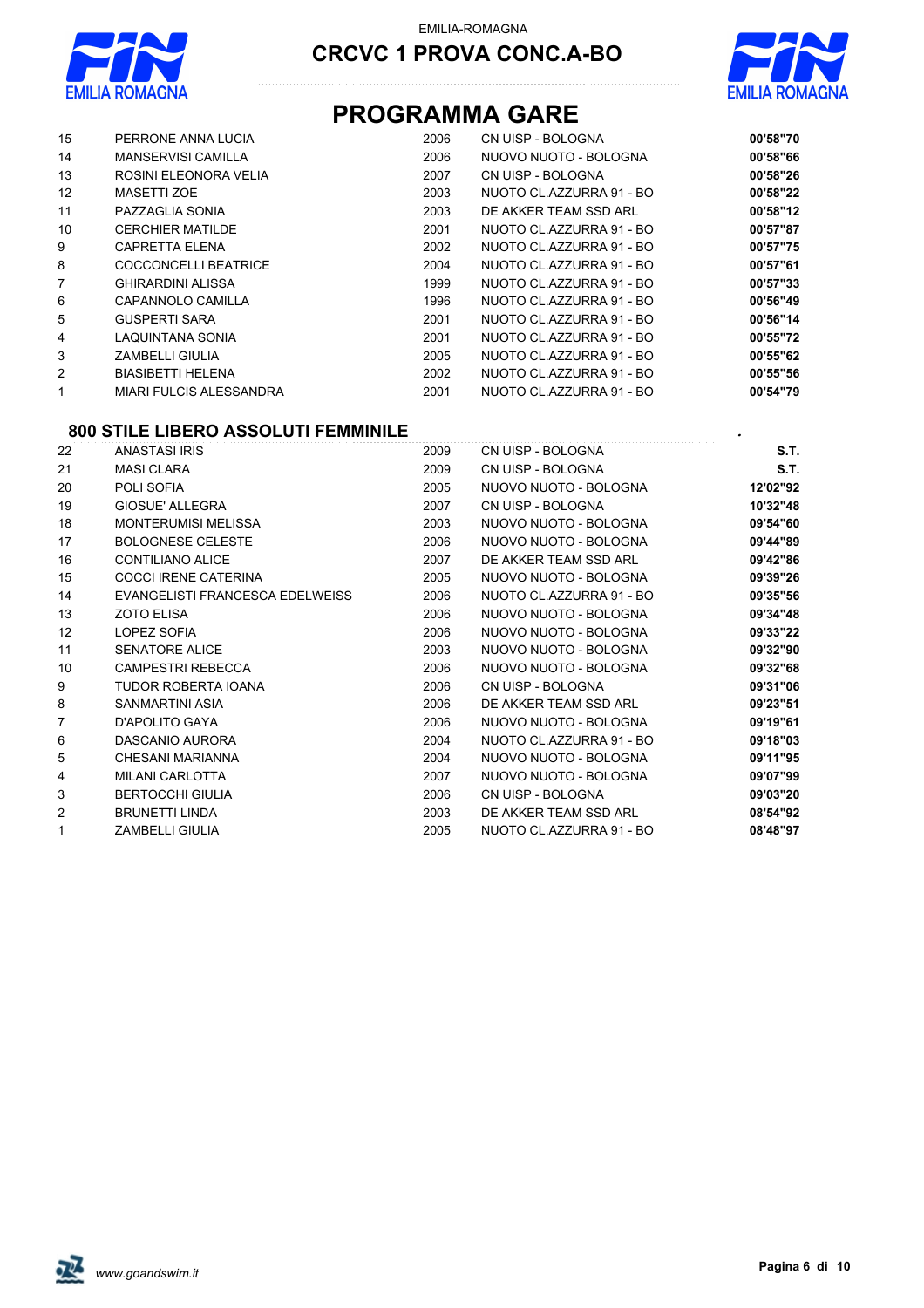

EMILIA-ROMAGNA

**CRCVC 1 PROVA CONC.A-BO**



### **PROGRAMMA GARE**

### **100 MISTI ASSOLUTI MASCHILE** *.*

| 32             | <b>MONARI RICCARDO</b>          | 2005 | DE AKKER TEAM SSD ARL    | S.T.     |
|----------------|---------------------------------|------|--------------------------|----------|
| 31             | <b>BAIBARAC LUCA NICOLAE</b>    | 2008 | CN UISP - BOLOGNA        | S.T.     |
| 30             | <b>BUGANI ALESSANDRO</b>        | 2005 | CN UISP - BOLOGNA        | S.T.     |
| 29             | CIA LORENZO                     | 2008 | <b>POL GIOVANNI MASI</b> | S.T.     |
| 28             | <b>CREMONINI MATTIA</b>         | 2007 | CN UISP - BOLOGNA        | S.T.     |
| 27             | <b>CROCI FEDERICO</b>           | 2008 | CN UISP - BOLOGNA        | S.T.     |
| 26             | <b>D'ADAMO FRANCESCO</b>        | 2006 | CN UISP - BOLOGNA        | S.T.     |
| 25             | <b>EVANGELISTI DIEGO</b>        | 2007 | CN UISP - BOLOGNA        | S.T.     |
| 24             | <b>MARANGONI LEONARDO</b>       | 2008 | POL GIOVANNI MASI        | S.T.     |
| 23             | <b>ZOLDAN ANDREA</b>            | 2007 | CN UISP - BOLOGNA        | S.T.     |
| 22             | PETACCIA MATTIA                 | 2008 | CN UISP - BOLOGNA        | S.T.     |
| 21             | ROPA MATTEO                     | 2006 | CN UISP - BOLOGNA        | S.T.     |
| 20             | <b>VACCHI GABRIELE</b>          | 2003 | CN UISP - BOLOGNA        | S.T.     |
| 19             | SAVORANI LORENZO                | 2006 | DE AKKER TEAM SSD ARL    | S.T.     |
| 18             | <b>SAVIGNI MATTEO</b>           | 2006 | DE AKKER TEAM SSD ARL    | S.T.     |
| 17             | <b>GRILLO FRANCESCO</b>         | 2005 | CN UISP - BOLOGNA        | S.T.     |
| 16             | <b>SANTORO FILIPPO</b>          | 2006 | CN UISP - BOLOGNA        | S.T.     |
| 15             | RAMAZZIOTTI NICHOLAS            | 2007 | CN UISP - BOLOGNA        | S.T.     |
| 14             | <b>CANDIDO SERGIO</b>           | 2008 | DE AKKER TEAM SSD ARL    | 01'24"77 |
| 13             | PIERINI ANDREA                  | 2002 | NUOTO CL.AZZURRA 91 - BO | 01'13"75 |
| 12             | <b>BARATTINI ENEA</b>           | 2006 | CN UISP - BOLOGNA        | 01'10"95 |
| 11             | PARADISI ALESSANDRO             | 2004 | DE AKKER TEAM SSD ARL    | 01'08"86 |
| 10             | CIOFFI ALESSANDRO LUIGI LUCIANO | 2006 | POL GIOVANNI MASI        | 01'08"83 |
| 9              | <b>BAROZZI LUCA MARIA</b>       | 2003 | POL GIOVANNI MASI        | 01'06"31 |
| 8              | ARMAROLI RICCARDO               | 2005 | DE AKKER TEAM SSD ARL    | 01'05"77 |
| $\overline{7}$ | DI GIULIO ALESSANDRO            | 2004 | DE AKKER TEAM SSD ARL    | 01'04"84 |
| 6              | <b>TOCCARELLI MATTEO</b>        | 2003 | POL GIOVANNI MASI        | 01'03"93 |
| 5              | <b>MORETTI MARCO</b>            | 2002 | CN UISP - BOLOGNA        | 01'02"86 |
| 4              | PIVETTI LEONARDO                | 2005 | CN UISP - BOLOGNA        | 01'02"04 |
| 3              | PINCA LUCA                      | 2000 | DE AKKER TEAM SSD ARL    | 00'57"75 |
| $\overline{2}$ | PELUSO LEONARDO                 | 2004 | NUOTO CL.AZZURRA 91 - BO | 00'57"21 |
| $\mathbf{1}$   | <b>BARAVELLI TOMMASO</b>        | 2001 | NUOTO CL.AZZURRA 91 - BO | 00'57"05 |

#### **50 FARFALLA ASSOLUTI MASCHILE** *.*

| 21             | <b>TARANTINO CRISTIANO</b> | 2005 | CN UISP - BOLOGNA        | 00'31"11 |
|----------------|----------------------------|------|--------------------------|----------|
| 20             | <b>BIGIANI GABRIELE</b>    | 2005 | CN UISP - BOLOGNA        | 00'30"24 |
| 19             | <b>FRIZ LUCA</b>           | 2004 | CN UISP - BOLOGNA        | 00'29"19 |
| 18             | <b>RUBINI RICCARDO</b>     | 2004 | NUOTO CL.AZZURRA 91 - BO | 00'29"11 |
| 17             | <b>LENZI LUCA</b>          | 2003 | NUOVO NUOTO - BOLOGNA    | 00'28"56 |
| 16             | <b>TRAVASONI GABRIELE</b>  | 2001 | CN UISP - BOLOGNA        | 00'28"06 |
| 15             | <b>VENTUROLI LORENZO</b>   | 2002 | CN UISP - BOLOGNA        | 00'27"68 |
| 14             | <b>BRUNELLI EDOARDO</b>    | 2003 | CN UISP - BOLOGNA        | 00'27"65 |
| 13             | DI TARANTO CARLO           | 2005 | DE AKKER TEAM SSD ARL    | 00'27"53 |
| 12             | <b>SWENNEN MANUEL</b>      | 2004 | DE AKKER TEAM SSD ARL    | 00'27"45 |
| 11             | COCCI FRANCESCO LUCIANO    | 2002 | NUOVO NUOTO - BOLOGNA    | 00'27"44 |
| 10             | <b>BRUSA FRANCESCO</b>     | 2001 | CN UISP - BOLOGNA        | 00'27"36 |
| 9              | <b>VARINI SAMUELE</b>      | 2005 | CN UISP - BOLOGNA        | 00'27"02 |
| 8              | ZANARINI ALBERTO LUCA      | 2003 | NUOVO NUOTO - BOLOGNA    | 00'26"40 |
| $\overline{7}$ | NALDI FILIPPO              | 2003 | CN UISP - BOLOGNA        | 00'26"00 |
| 6              | LOMBARDI BRYAN             | 2005 | DE AKKER TEAM SSD ARL    | 00'25"85 |
| 5              | <b>CHIARINI MIRCO</b>      | 2001 | CN UISP - BOLOGNA        | 00'25"79 |
| 4              | <b>COLLINA MATTEO</b>      | 2003 | CN UISP - BOLOGNA        | 00'25"72 |
| 3              | <b>UGULINI AURELIEN</b>    | 2003 | NUOVO NUOTO - BOLOGNA    | 00'25"71 |
| 2              | PELIZZARDI LUCA            | 2003 | NUOVO NUOTO - BOLOGNA    | 00'25"47 |
| $\mathbf{1}$   | ANDREIS SEMUEDE'           | 1999 | DE AKKER TEAM SSD ARL    | 00'24"16 |

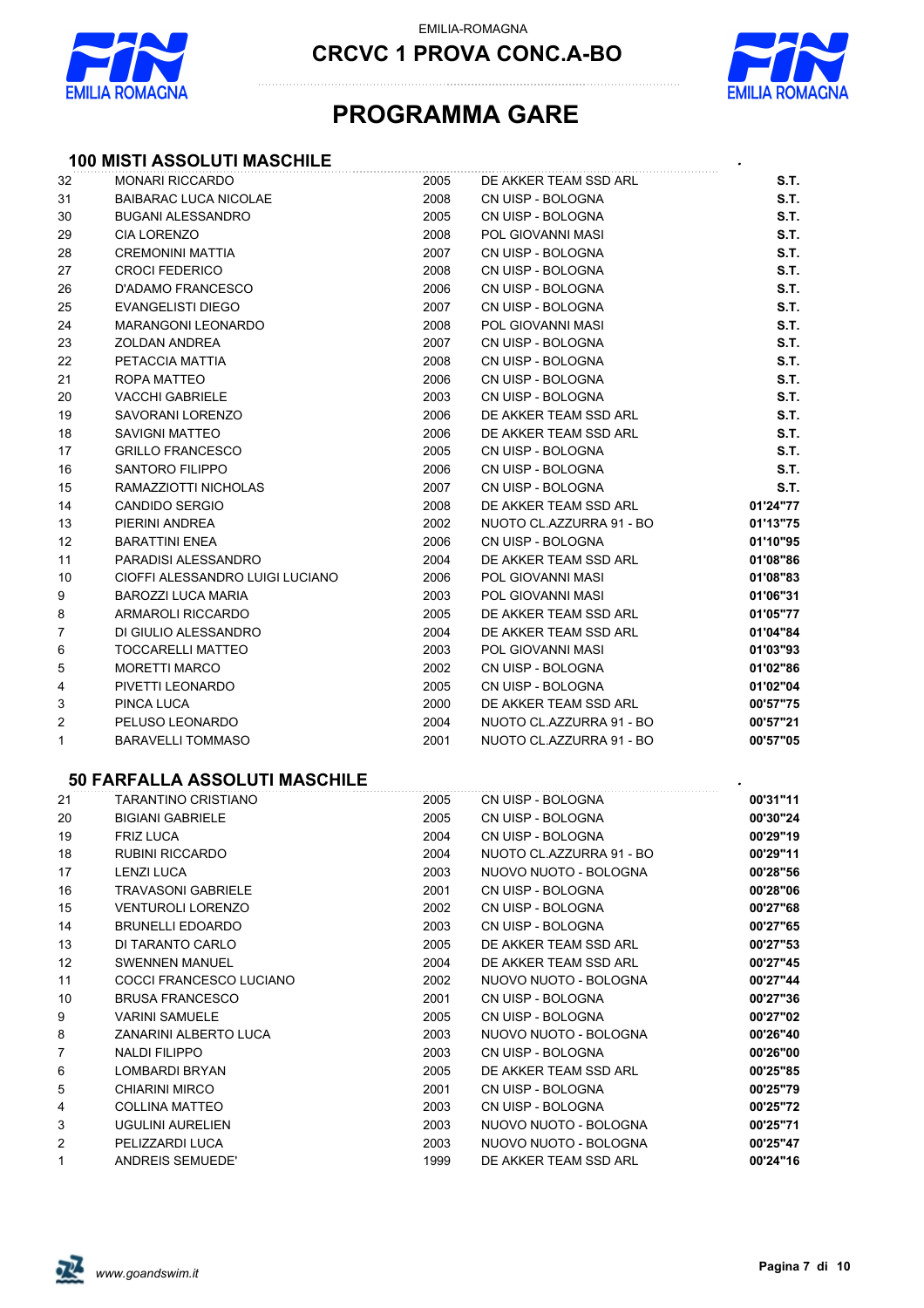



### **PROGRAMMA GARE**

#### **200 DORSO ASSOLUTI MASCHILE** *.*

| 32             | <b>VANINI ELIA</b>          | 2007 | CN UISP - BOLOGNA        | S.T.     |
|----------------|-----------------------------|------|--------------------------|----------|
| 31             | DALL'UOMO LEONARDO          | 2007 | CN UISP - BOLOGNA        | S.T.     |
| 30             | LAZZARONI NICOLO'           | 2008 | PRESIDENT BOLOGNA        | 02'55"13 |
| 29             | PIZZIRANI FEDERICO          | 2008 | CN UISP - BOLOGNA        | 02'43"65 |
| 28             | GOUDA SAID HESSAN KARIM     | 2004 | DE AKKER TEAM SSD ARL    | 02'40"04 |
| 27             | PASCAL DENIS                | 2008 | NUOVO NUOTO - BOLOGNA    | 02'40"00 |
| 26             | DE SANCTIS RICCARDO         | 2008 | CN UISP - BOLOGNA        | 02'37"78 |
| 25             | <b>GRILLO FRANCESCO</b>     | 2005 | CN UISP - BOLOGNA        | 02'36"80 |
| 24             | <b>FORLEO FRANCESCO</b>     | 2006 | CN UISP - BOLOGNA        | 02'31"51 |
| 23             | ZACCHI LUCA                 | 2007 | CN UISP - BOLOGNA        | 02'30"55 |
| 22             | ROCCHETTA MARTINO           | 2006 | PRESIDENT BOLOGNA        | 02'25"90 |
| 21             | DA RIN LORENZO              | 2005 | DE AKKER TEAM SSD ARL    | 02'25"78 |
| 20             | <b>NALDI FRANCESCO</b>      | 2007 | DE AKKER TEAM SSD ARL    | 02'24"39 |
| 19             | <b>LENZI LUCA</b>           | 2003 | NUOVO NUOTO - BOLOGNA    | 02'23"31 |
| 18             | ROMEGGIO ALESSIO            | 2007 | DE AKKER TEAM SSD ARL    | 02'22"34 |
| 17             | <b>BORSARI NICOLO'</b>      | 2008 | CN UISP - BOLOGNA        | 02'22"09 |
| 16             | ROMAGNOLI MATTIA            | 2006 | CN UISP - BOLOGNA        | 02'20"84 |
| 15             | CAVINA GIACOMO              | 2006 | CN UISP - BOLOGNA        | 02'19"43 |
| 14             | <b>SWENNEN LIAM</b>         | 2006 | DE AKKER TEAM SSD ARL    | 02'18"06 |
| 13             | SITA' RICCARDO              | 2004 | DE AKKER TEAM SSD ARL    | 02'15"70 |
| 12             | ROLLI DARIO                 | 2006 | DE AKKER TEAM SSD ARL    | 02'14"80 |
| 11             | <b>MANDATO ANDREA</b>       | 2004 | DE AKKER TEAM SSD ARL    | 02'11"72 |
| 10             | ROMAGNOLI MANUELE           | 2007 | CN UISP - BOLOGNA        | 02'11"21 |
| 9              | <b>COSTA FEDERICO</b>       | 2004 | CN UISP - BOLOGNA        | 02'10"33 |
| 8              | <b>ZOTO JURGEN LAMKE</b>    | 2003 | NUOVO NUOTO - BOLOGNA    | 02'07"29 |
| $\overline{7}$ | <b>TRAVASONI GABRIELE</b>   | 2001 | CN UISP - BOLOGNA        | 02'06"25 |
| 6              | <b>CUDIA RICCARDO</b>       | 2001 | CN UISP - BOLOGNA        | 02'06"24 |
| 5              | CONTE MATTEO                | 2002 | CN UISP - BOLOGNA        | 02'03"89 |
| 4              | DI LUDOVICO TOMMASO         | 2002 | DE AKKER TEAM SSD ARL    | 02'02"26 |
| 3              | PELIZZARDI LUCA             | 2003 | NUOVO NUOTO - BOLOGNA    | 01'59"26 |
| $\overline{c}$ | BONDAVALLI MATTIA           | 1996 | DE AKKER TEAM SSD ARL    | 01'59"07 |
| $\mathbf{1}$   | <b>CASTELLAN RENATO</b>     | 2002 | NUOTO CL.AZZURRA 91 - BO | 01'58"82 |
|                | 50 RANA ASSOLUTI MASCHILE   |      |                          |          |
| 16             | <b>CESARI GIORGIO</b>       | 1999 | DE AKKER TEAM SSD ARL    | S.T.     |
| 15             | <b>BUGANI ALESSANDRO</b>    | 2005 | CN UISP - BOLOGNA        | 00'33"71 |
| 14             | <b>TESTI KYLE</b>           | 2003 | POL GIOVANNI MASI        | 00'32"34 |
| 13             | <b>BAROZZI LUCA MARIA</b>   | 2003 | POL GIOVANNI MASI        | 00'31"96 |
| 12             | RUBINI RICCARDO             | 2004 | NUOTO CL.AZZURRA 91 - BO | 00'31"88 |
| 11             | <b>SWENNEN MANUEL</b>       | 2004 | DE AKKER TEAM SSD ARL    | 00'31"74 |
| 10             | <b>TAMARRI SIMONE</b>       | 2005 | CN UISP - BOLOGNA        | 00'31"69 |
| 9              | TOCCARELLI MATTEO           | 2003 | POL GIOVANNI MASI        | 00'30"95 |
| 8              | <b>MONARI RICCARDO</b>      | 2005 | DE AKKER TEAM SSD ARL    | 00'30"36 |
| 7              | <b>MARCOVECCHIO NICOLAS</b> | 2003 | CN UISP - BOLOGNA        | 00'30"34 |
| 6              | <b>ARMAROLI RICCARDO</b>    | 2005 | DE AKKER TEAM SSD ARL    | 00'30"13 |
| 5              | <b>BECCARIA SIMONE</b>      | 1999 | DE AKKER TEAM SSD ARL    | 00'29"64 |
| 4              | PIERINI ANDREA              | 2002 | NUOTO CL.AZZURRA 91 - BO | 00'28"83 |
| 3              | <b>TRAINI FRANCESCO</b>     | 2002 | NUOTO CL.AZZURRA 91 - BO | 00'28"30 |

#### **100 STILE LIBERO ASSOLUTI MASCHILE** *.*

| 95 | MAZZOLI TIMOTEO       | 2008 | DE AKKER TEAM SSD ARL | S.T.     |
|----|-----------------------|------|-----------------------|----------|
| 94 | <b>BAIBARAC DAVID</b> | 2006 | CN UISP - BOLOGNA     | S.T.     |
| 93 | VIGNOLI LORENZO       | 2008 | NUOVO NUOTO - BOLOGNA | S.T.     |
| 92 | DE SANCTIS RICCARDO   | 2008 | CN UISP - BOLOGNA     | S.T.     |
| 91 | ROPA MATTEO           | 2006 | CN UISP - BOLOGNA     | S.T.     |
| 90 | <b>SACCO MATTIA</b>   | 2007 | CN UISP - BOLOGNA     | 01'26"86 |
| 89 | PAVONCELLI TOMMASO    | 2008 | POL GIOVANNI MASI     | 01'23"80 |
|    |                       |      |                       |          |

PELUSO LEONARDO 2004 NUOTO CL.AZZURRA 91 - BO **00'28"20**

1 BARAVELLI TOMMASO **2001** NUOTO CL.AZZURRA 91 - BO

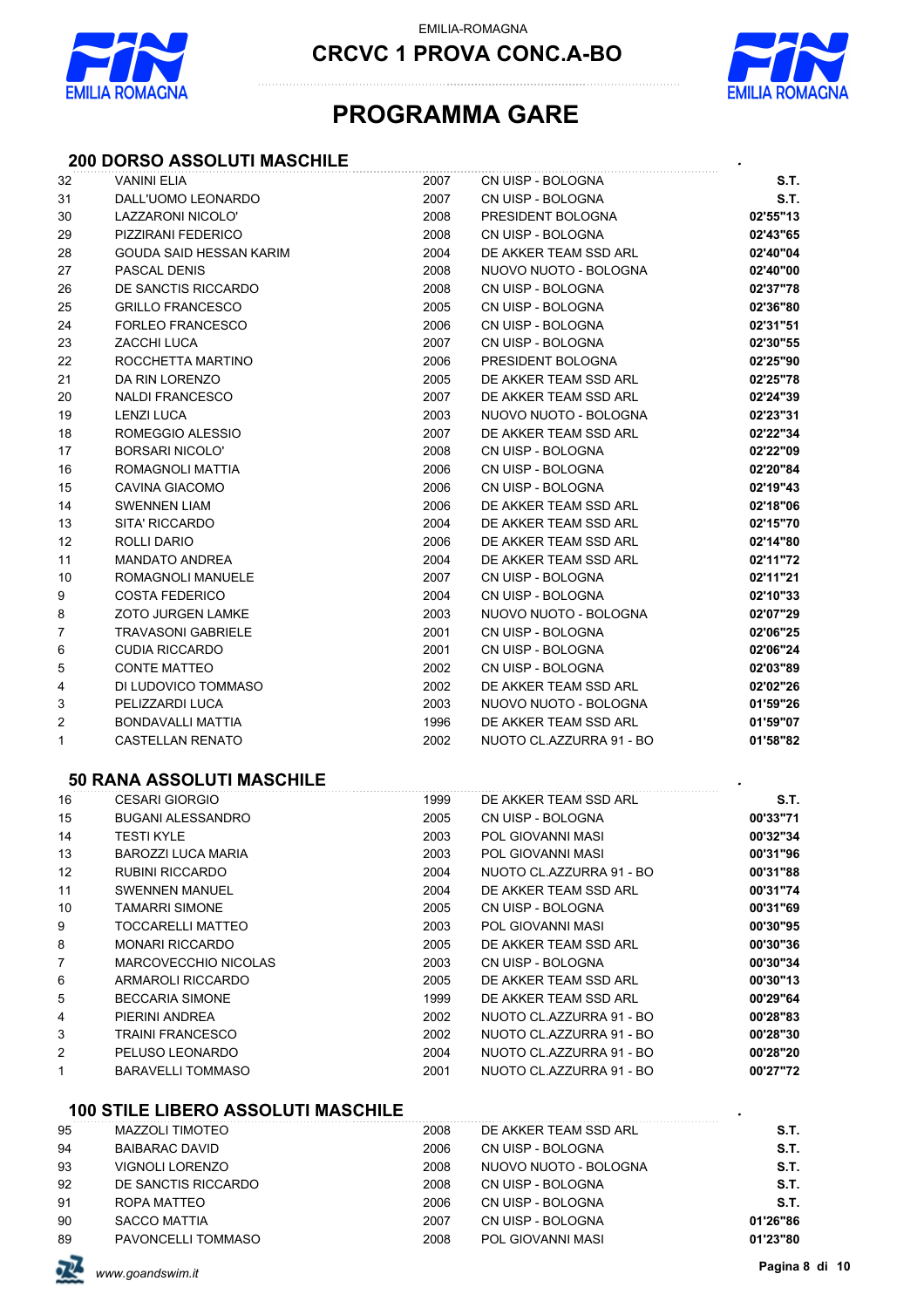



# **PROGRAMMA GARE**

| 88     | LAZZARONI NICOLO'               | 2008 | PRESIDENT BOLOGNA        | 01'15"50 |
|--------|---------------------------------|------|--------------------------|----------|
| 87     | MINGARDI SAMUELE                | 2008 | NUOVO NUOTO - BOLOGNA    | 01'14"20 |
| 86     | GOUDA SAID HESSAN KARIM         | 2004 | DE AKKER TEAM SSD ARL    | 01'13"70 |
| 85     | <b>CIA LORENZO</b>              | 2008 | POL GIOVANNI MASI        | 01'11"50 |
| 84     | <b>MARANGONI LEONARDO</b>       | 2008 | POL GIOVANNI MASI        | 01'10"10 |
| 83     | SARAGONI ALESSANDRO             | 2007 | PRESIDENT BOLOGNA        | 01'08"92 |
| 82     | <b>BAIBARAC LUCA NICOLAE</b>    | 2008 | CN UISP - BOLOGNA        | 01'08"50 |
| 81     | BORGHESE EDOARDO GABRIELE       | 2007 | NUOVO NUOTO - BOLOGNA    | 01'08"42 |
| 80     | PIZZIRANI FEDERICO              | 2008 | CN UISP - BOLOGNA        | 01'08"30 |
| 79     | CANDIDO SERGIO                  | 2008 | DE AKKER TEAM SSD ARL    | 01'07"40 |
| 78     | PASCAL DENIS                    | 2008 | NUOVO NUOTO - BOLOGNA    | 01'06"80 |
| 77     | PETACCIA MATTIA                 | 2008 | CN UISP - BOLOGNA        | 01'06"70 |
| 76     | EVANGELISTI DIEGO               | 2007 | CN UISP - BOLOGNA        | 01'06"51 |
| 75     | <b>SWENNEN LIAM</b>             | 2006 | DE AKKER TEAM SSD ARL    | 01'06"36 |
| 74     | <b>CREMONINI MATTIA</b>         | 2007 | CN UISP - BOLOGNA        | 01'06"19 |
| 73     | <b>GUERRA GIANPAOLO</b>         | 2007 | CN UISP - BOLOGNA        | 01'05"43 |
| $72\,$ | RAVAGLI LUCA                    | 2008 | PRESIDENT BOLOGNA        | 01'05"39 |
| 71     | <b>VANINI ELIA</b>              | 2007 | CN UISP - BOLOGNA        | 01'04"31 |
| $70\,$ | D'ADAMO FRANCESCO               | 2006 | CN UISP - BOLOGNA        | 01'04"10 |
| 69     | <b>BRUNI LORENZO</b>            | 2008 | DE AKKER TEAM SSD ARL    | 01'03"96 |
| 68     | RAMAZZIOTTI NICHOLAS            | 2007 | CN UISP - BOLOGNA        | 01'03"90 |
|        | ROMAGNOLI MATTIA                |      | CN UISP - BOLOGNA        | 01'03"43 |
| 67     |                                 | 2006 |                          |          |
| 66     | <b>BORSARI NICOLO'</b>          | 2008 | CN UISP - BOLOGNA        | 01'03"40 |
| 65     | PIERINI PAOLO                   | 2007 | CN UISP - BOLOGNA        | 01'03"38 |
| 64     | D'ACCOLTI ANTONIO               | 2006 | CN UISP - BOLOGNA        | 01'03"12 |
| 63     | DALL'UOMO LEONARDO              | 2007 | CN UISP - BOLOGNA        | 01'02"46 |
| 62     | <b>FERRARI FEDERICO</b>         | 2006 | CN UISP - BOLOGNA        | 01'02"20 |
| 61     | PRENGA VALTER                   | 2007 | PRESIDENT BOLOGNA        | 01'01"72 |
| 60     | TARANTINO CRISTIANO             | 2005 | CN UISP - BOLOGNA        | 01'01"63 |
| 59     | <b>FORLEO FRANCESCO</b>         | 2006 | CN UISP - BOLOGNA        | 01'01"19 |
| 58     | MONTEVECCHI RICCARDO            | 2007 | CN UISP - BOLOGNA        | 01'00"92 |
| 57     | <b>CROCI FEDERICO</b>           | 2008 | CN UISP - BOLOGNA        | 01'00"70 |
| 56     | <b>ENACHE EDUARD CRISTIAN</b>   | 2008 | DE AKKER TEAM SSD ARL    | 01'00"69 |
| 55     | ROMEGGIO ALESSIO                | 2007 | DE AKKER TEAM SSD ARL    | 01'00"52 |
| 54     | ZACCHI LUCA                     | 2007 | CN UISP - BOLOGNA        | 01'00"25 |
| 53     | ROCCHETTA MARTINO               | 2006 | PRESIDENT BOLOGNA        | 01'00"09 |
| 52     | CIOFFI ALESSANDRO LUIGI LUCIANO | 2006 | POL GIOVANNI MASI        | 00'59"82 |
| 51     | <b>BIGIANI GABRIELE</b>         | 2005 | CN UISP - BOLOGNA        | 00'59"72 |
| 50     | LUPPI ELIA                      | 2006 | CN UISP - BOLOGNA        | 00'59"37 |
| 49     | <b>BARATTINI ENEA</b>           | 2006 | CN UISP - BOLOGNA        | 00'59"32 |
| 48     | <b>FRIZ LUCA</b>                | 2004 | CN UISP - BOLOGNA        | 00'59"15 |
| 47     | <b>SANTORO FILIPPO</b>          | 2006 | CN UISP - BOLOGNA        | 00'59"15 |
| 46     | <b>VERI' MATTEO</b>             | 2007 | CN UISP - BOLOGNA        | 00'58"91 |
| 45     | CAVINA GIACOMO                  | 2006 | CN UISP - BOLOGNA        | 00'58"44 |
| 44     | <b>CONTE MATTEO</b>             | 2002 | CN UISP - BOLOGNA        | 00'58"01 |
| 43     | UNGARELLI LEONARDO              | 2006 | NUOVO NUOTO - BOLOGNA    | 00'57"93 |
| 42     | <b>GIANNELLI NICOLAS</b>        | 2005 | NUOTO CL.AZZURRA 91 - BO | 00'57"63 |
| 41     | <b>MANDATO ANDREA</b>           | 2004 | DE AKKER TEAM SSD ARL    | 00'57"22 |
| 40     | ROLLI DARIO                     | 2006 | DE AKKER TEAM SSD ARL    | 00'56"62 |
| 39     | <b>BAYUMI KARIM</b>             | 2004 | CN UISP - BOLOGNA        | 00'56"41 |
| 38     | DI TARANTO CARLO                | 2005 | DE AKKER TEAM SSD ARL    | 00'56"30 |
| 37     | <b>SAVIGNI MATTEO</b>           | 2006 | DE AKKER TEAM SSD ARL    | 00'56"22 |
| 36     | SAVORANI LORENZO                | 2006 | DE AKKER TEAM SSD ARL    | 00'56"13 |
|        |                                 |      |                          |          |
| 35     | LA ROSA STEFANO                 | 2006 | PRESIDENT BOLOGNA        | 00'56"08 |
| 34     | <b>BRUNELLI EDOARDO</b>         | 2003 | CN UISP - BOLOGNA        | 00'55"70 |
| 33     | <b>CASTELLAN RENATO</b>         | 2002 | NUOTO CL.AZZURRA 91 - BO | 00'55"52 |
| 32     | ROMAGNOLI MANUELE               | 2007 | CN UISP - BOLOGNA        | 00'55"50 |
| 31     | DISTEFANO FRANCESCO             | 2006 | CN UISP - BOLOGNA        | 00'55"39 |
| 30     | <b>ZOTO JURGEN LAMKE</b>        | 2003 | NUOVO NUOTO - BOLOGNA    | 00'55"15 |
| 29     | ZANARINI ALBERTO LUCA           | 2003 | NUOVO NUOTO - BOLOGNA    | 00'54"95 |
| 28     | ZOLDAN ANDREA                   | 2007 | CN UISP - BOLOGNA        | 00'54"92 |
| 27     | PIVETTI LEONARDO                | 2005 | CN UISP - BOLOGNA        | 00'54"69 |